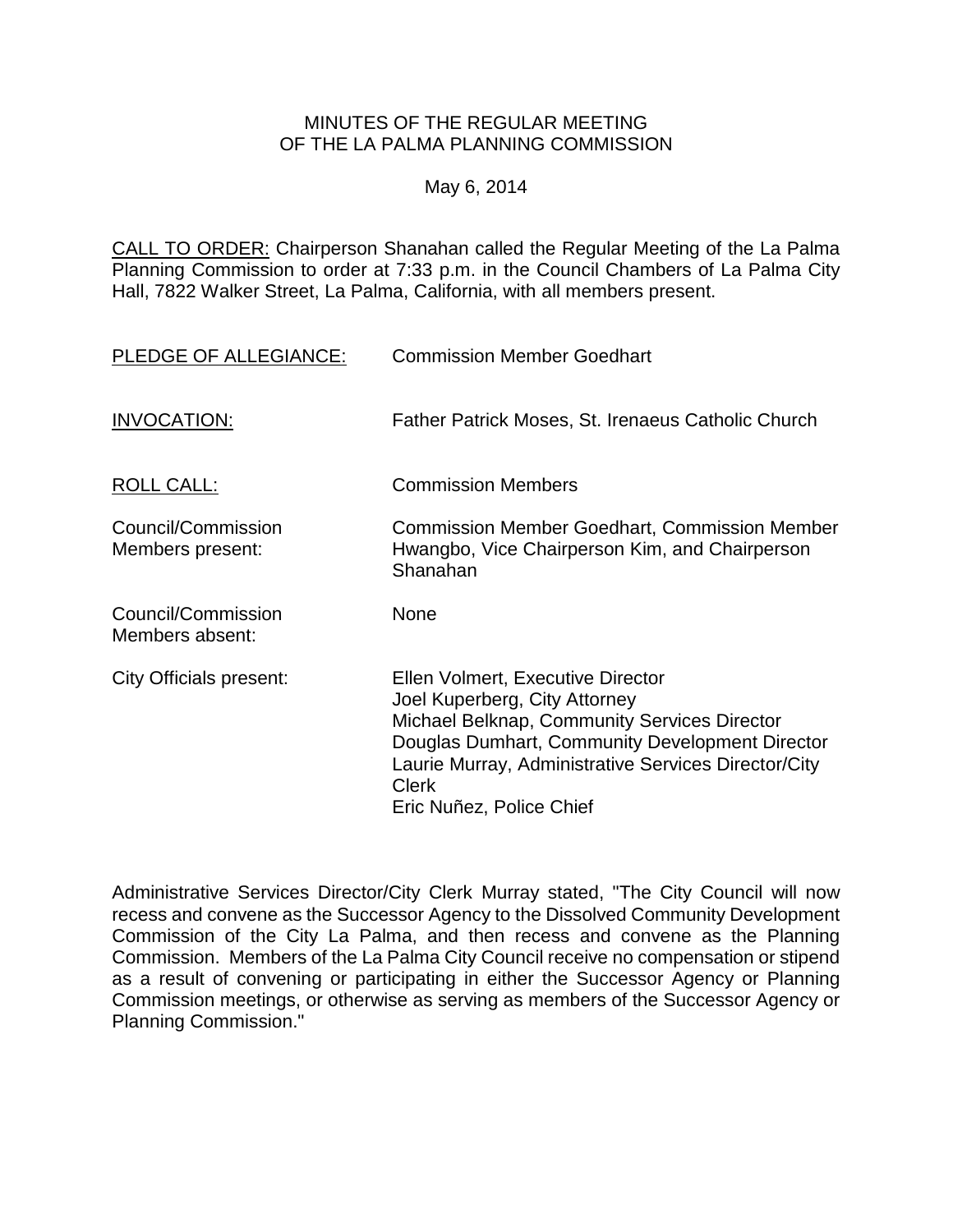City Council Meeting May 6, 2014 Page 2

#### [CONSENT CALENDAR](http://lapalma.granicus.com/MediaPlayerFrameHandler.php?view_id=&clip_id=824&meta_id=108844)

PL-1. Approval of Planning Commission Minutes

Minutes of the April 15, 2014, Regular Meeting of the La Palma Planning Commission.

Vice Chairperson Kim made a motion to approve Consent Calendar Item PL-1.

The motion was seconded by Commission Member Charoen and carried on the following vote:

> AYES: Council Member Charoen, Council Member Goedhart, Council Member Hwangbo, Mayor Pro Tem Kim, and Mayor Shanahan

NOES: None

#### [PUBLIC HEARINGS](http://lapalma.granicus.com/MediaPlayerFrameHandler.php?view_id=&clip_id=824&meta_id=108847)

- PL-2. [Consideration of the Draft General Plan Update and Draft Environmental Impact](http://lapalma.granicus.com/MediaPlayerFrameHandler.php?view_id=&clip_id=824&meta_id=108848)  [Report](http://lapalma.granicus.com/MediaPlayerFrameHandler.php?view_id=&clip_id=824&meta_id=108848)
	- a) [Chairperson Shanahan opened the Public Hearing at 7:34 p.m.](http://lapalma.granicus.com/MediaPlayerFrameHandler.php?view_id=&clip_id=824&meta_id=108849)
	- b) [Laura Stetson, MIG/Hogel-Ireland Principal, gave the Presentation](http://lapalma.granicus.com/MediaPlayerFrameHandler.php?view_id=&clip_id=824&meta_id=108855)

Commission Member Goedhart asked for clarification on the 1.5 Floor to Area Ratio (FAR) of the ADP Property in the General Plan proposed, if it equals approximately 8 times the current density amount that ADP currently has.

Ms. Stetson concurred and continued with the presentation.

c) [Public Input:](http://lapalma.granicus.com/MediaPlayerFrameHandler.php?view_id=&clip_id=824&meta_id=108851)

Lewis Toth, 7892 Lemonwood Circle, addressed the Planning Commission regarding his opposition to the Town Center proposal; the necessity for a needs analysis prior to any new development; that MIG/Hogel-Ireland was responsible for the Brea Town Center concept; that the Community has said they do not want any change; that this plan could reduce property values; and support for no land use changes.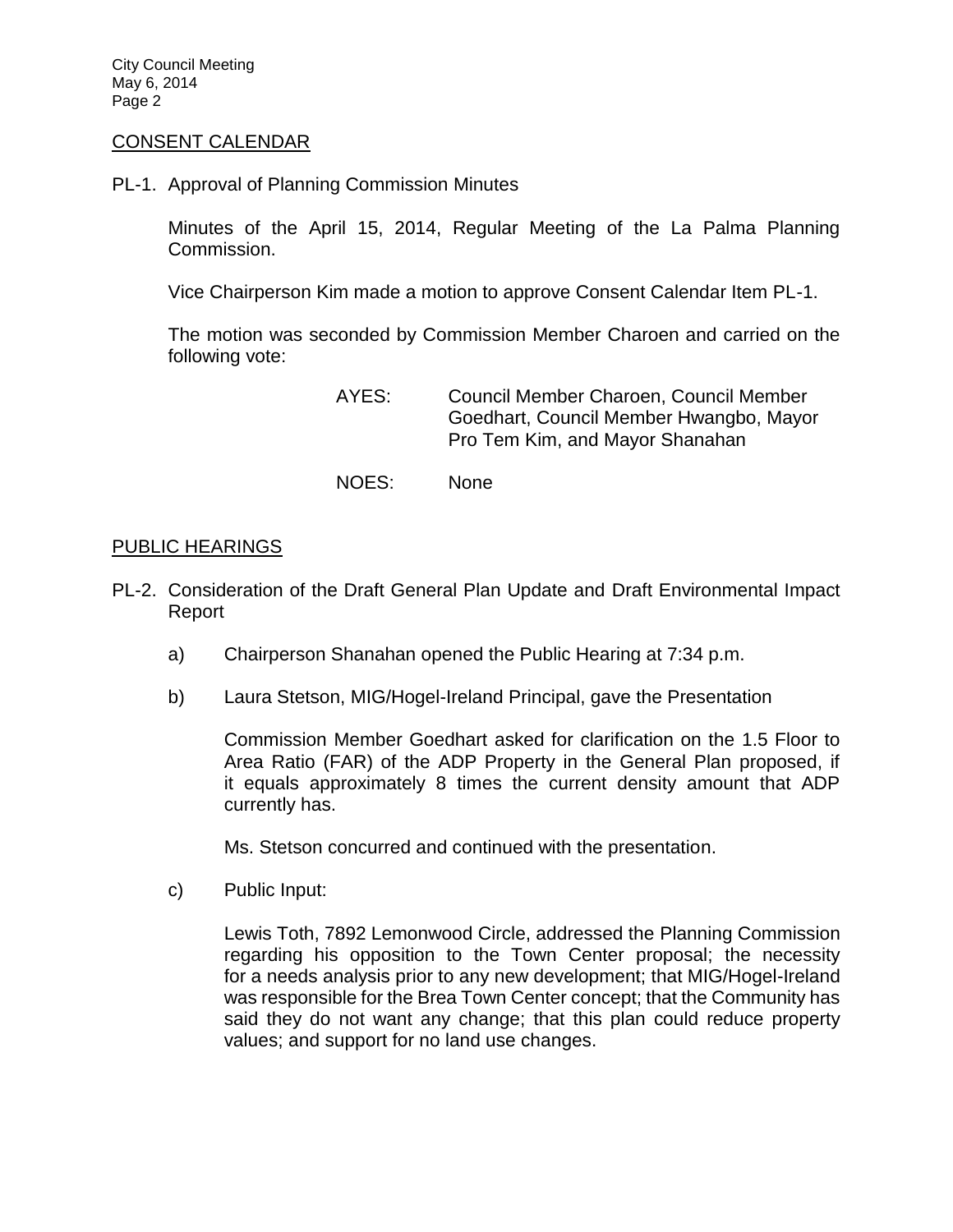Kerry Brian, 5592 Maplewood Avenue, addressed the Planning Commission regarding his opposition to any changes to the City's current density and that the proposed General Plan jeopardizes that.

Mike Hiehle, 7891 Birchwood Circle, addressed the Planning Commission regarding his opposition to the proposed General Plan because of the potential parking deficits; that existing Medical buildings have existing parking difficulties; opposition to density changes; and that the residents of La Palma should vote on the General Plan.

Pat Craig, 7662 Tracy Lane, addressed the Planning Commission regarding her opposition to the General Plan because of the proposed density changes; the impacts of increasing density; the emotional reasons for living in La Palma; support for not changing current conditions; and a reminder of the petition that included 1,079 signatures in support of keeping La Palma as it currently is.

Adel Stefanos, 7881 Birchwood Circle, addressed the Planning Commission regarding her opposition to any changes to La Palma and that the residents should be the ones voting on the General Plan instead of the City Council.

Barbara Hiehle, 7891 Birchwood Circle, addressed the Planning Commission regarding her opposition to the proposed General Plan; the rumors of the Hospital leaving; that the public needs more information on development for the next five years prior to making any decision on the General Plan; opposition to declining property values from increased density; and support for making no changes to La Palma.

- d) [Chairperson Shanahan closed the Public Hearing at 8:31 p.m.](http://lapalma.granicus.com/MediaPlayerFrameHandler.php?view_id=&clip_id=824&meta_id=108852)
- e) [Planning Commissioners Comments and Questions](http://lapalma.granicus.com/MediaPlayerFrameHandler.php?view_id=&clip_id=824&meta_id=108853)

Discussion ensued regarding the proposed General Plan changes not being necessary for revenue increasing measures as the City Council developed and approved a sustainable financial plan; Commission Member Goedhart's opposition to neighborhoods being impacted by the proposed increased densities in the General Plan; opposition to the increased FAR proposed for Centerpointe, Brookside Apartments, and ADP properties; opposition to the proposed Town Center density intensification; support for minimum density increase at Centerpointe; support for making no changes to the City; appreciation for public attendance; that the densities contained in the plan were part of an analysis; that the Environmental Impact Report (EIR) noted that there were no impacts with the increased densities; that the General Plan is an exercise that the State encourages cities to go through to comply with legislation and accommodate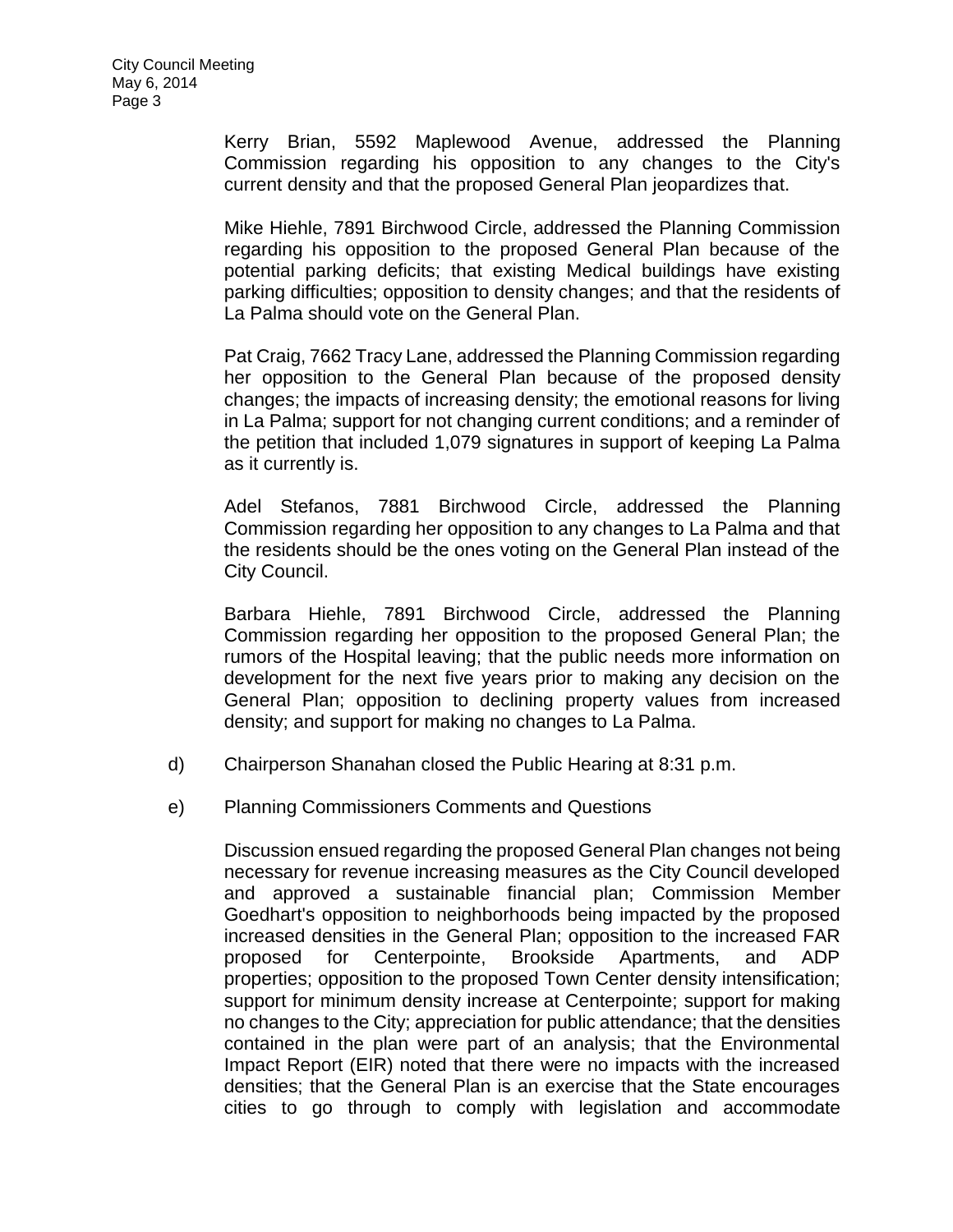changes; that the City does not have to approve the suggestions in the proposal; that the passing of Proposition 13 has led to decreased property taxes; that residents should be open minded on the proposals; that this plan is for future generations; the cost of running a full service city; support for the technology piece in the General Plan proposal; the importance of keeping the Freeway Overlay District to complete the billboard project; the options that the Freeway Overlay District allows; the process and planning structure for adopting the General Plan; consensus for addressing the intensity of the land uses; support for refreshing the language, the technology element, multi-family designation on the empty property at Crescent Avenue and Moody Street, and the Freeway Overlay District; opposition to density intensifications; that the General Plan Update is required by the State every ten years; that the City Council has not referred to the existing General Plan when making a development decision in the past seven years; that each new business or development is ultimately decided upon, case-by case, by the City Council; that any current development has not been denied because of the existing General Plan; that all proposed density changes are on privately owned land; that the City cannot stop any private entity from selling their property; the low occupancy rate of the existing medical buildings; that during the 2012 campaign, the proposal at that time was for even higher density than what is currently presented; support for protecting La Palma in its current state with minimal modifications; the history of Centerpointe's FAR's; the options for the Planning Commission's decision making; and why the increased density is being proposed.

Laura Stetson responded that the density proposed is an incentive for property owners to evaluate what can be done on a property; that there needs to be value in that decision; that the proposed FAR number is dependent upon the developer at that time and could go under or up to the maximum; and examples and explanation of intensification on a small piece of property.

Further discussion ensued regarding opposition to having a multi-story building in the center of town; that Staff and the Consultant need Planning Commission direction for the use and intensification of the specified areas; support for low profile retail uses at the proposed Town Center location; and Pacific Electric Right-of-Way (PEROW) being protected by current and proposed zoning to keep rapid transit from occurring.

City Attorney Kuperberg responded that if a Government Agency sponsors the project, the City has limited authority; and that the City should not create zoning that discourages rapid transit because of the legal effect.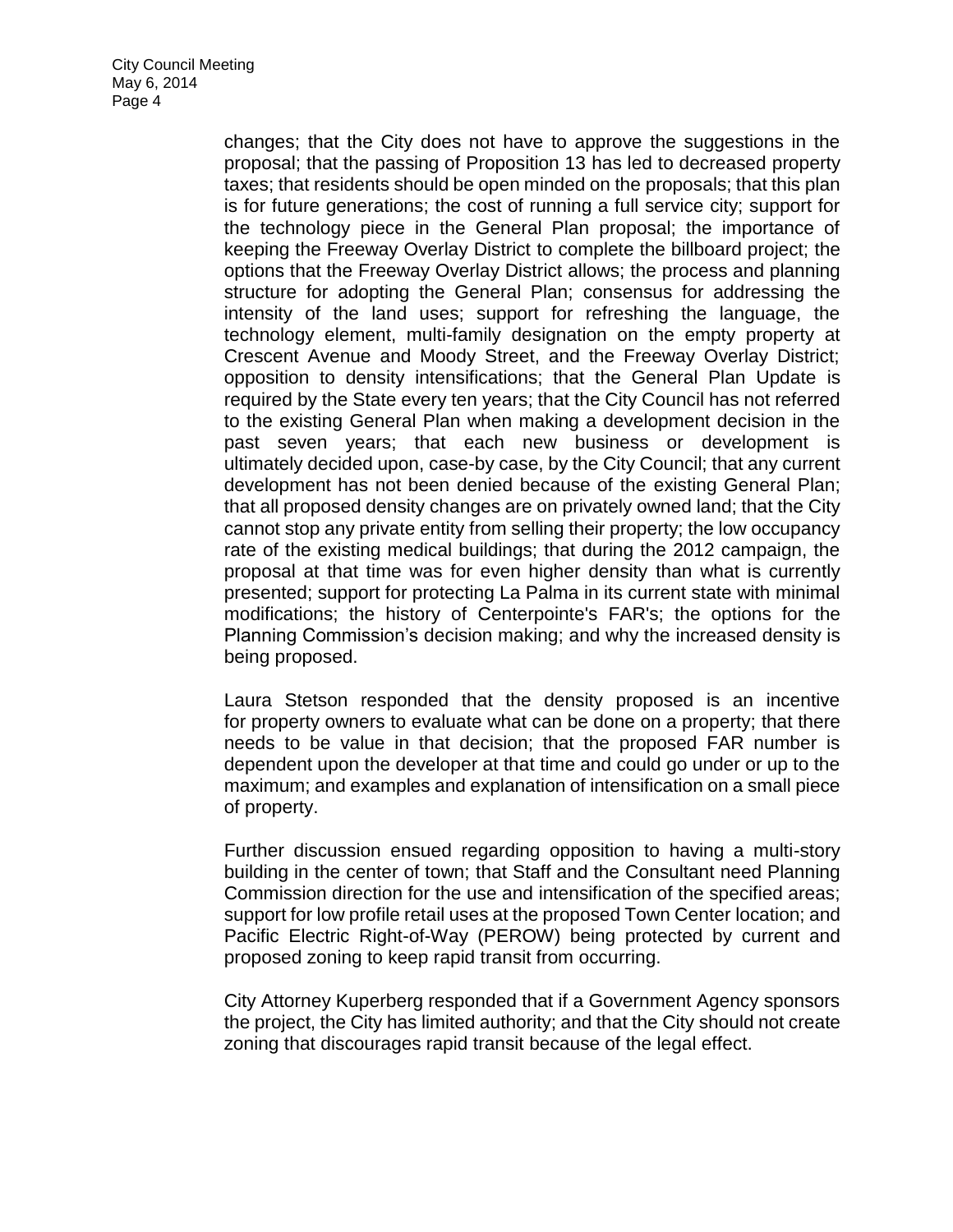Further discussion ensued regarding opposition to pursuing the Park Master Plan as proposed in the General Plan and explanation of the impact of the "Transfer of Development Rights".

Ms. Stetson explained that the term allows property owners to fluctuate the intensity on a parcel, keeping the total net FAR at its designated level for the total properties involved on a project; explanation of the proposed "Road Diet" in the General Plan meaning a city's ability to increase mobility on streets; how the General Plan incorporates addressing urban agriculture; and that the Plan is only a list of what the City 'could do' on its land.

Chairperson Shanahan reopened the Public Hearing at 9:38 p.m.

Cheryl Brian, 5592 Maplewood Circle, addressed the Planning Commission regarding her opposition to the proposed density increases at Centerpointe; how to address the parcel issues at the proposed Town Center location for narrow parcels; the parking issues at the newly developed food court in Buena Park north of La Palma; the potential increase of child accidents due to the proposed Town Center proximity of the John F. Kennedy High and Walker Junior High Schools. Ms. Brian also noted that the west side of Walker should be treated differently than the east side where the property is narrower and abutted homes.

Lewis Toth, 7892 Lemonwood Circle, addressed the Planning Commission regarding the problem in trying to attract business to the vacant Walgreens parcel; and his support for doing an economic analysis to attract new and good businesses; and opposition to the "Plan" giving developers increased density options for parcels.

Chairperson Shanahan asked for clarification on whether the City Council would have legal authority to decline a high density project if the land was zoned for high density.

City Attorney Kuperberg responded that the General Plan is not the entire regulatory tool for the City; that each development project is subject to a Conditional Use Permit or Precise Plan; and that it is always the City Council's discretion to approve or deny the project.

Chairperson Shanahan asked for clarification on the issues regarding development concerns on the vacant Walgreen's parcel at Walker Street and La Palma Avenue.

Community Development Director Dumhart responded that numerous letters and surveys were sent to nationally recognized fast food restaurants; that those companies evaluated the site and that those companies took their business to the Orangethorpe Avenue and Valley View Street location in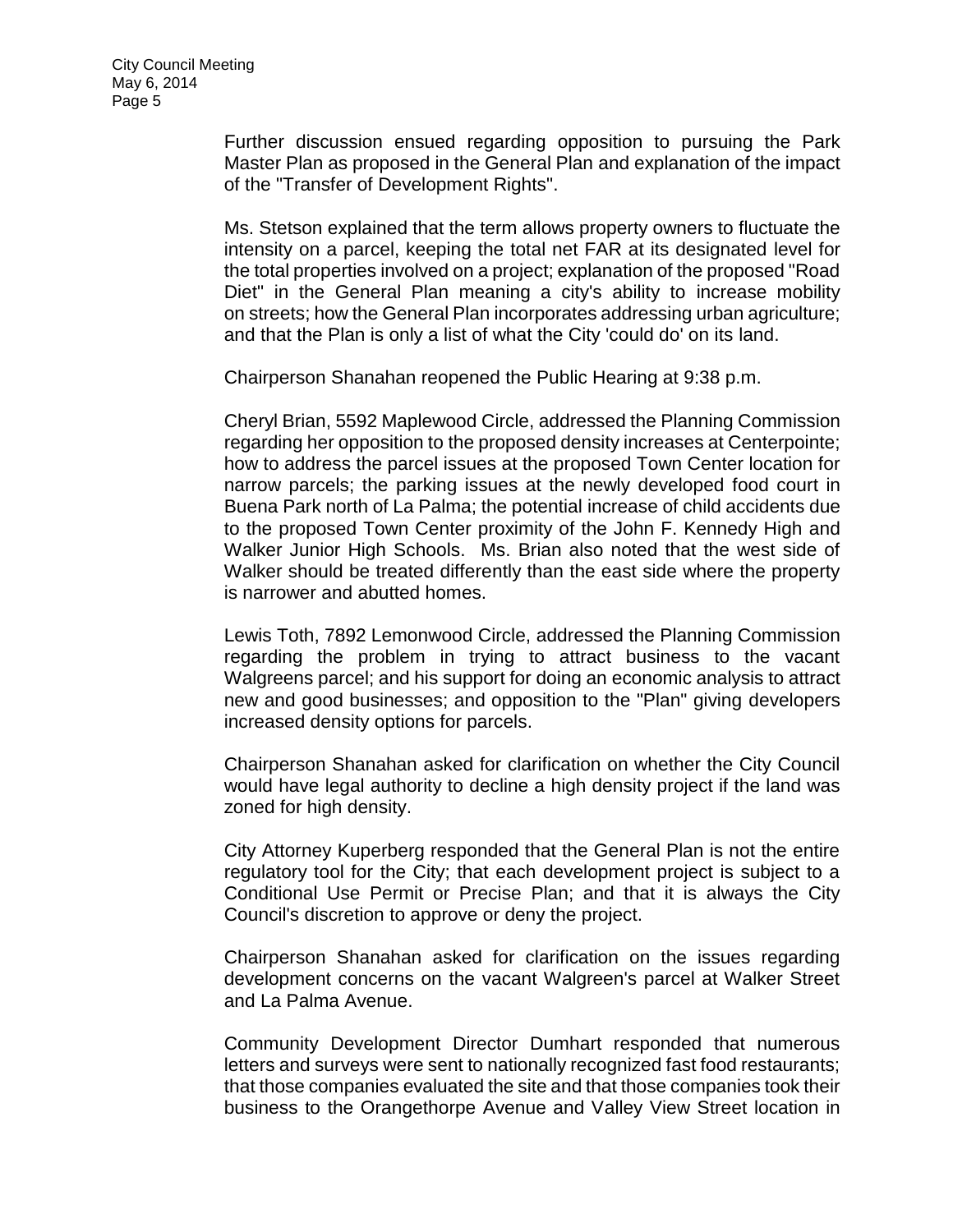Buena Park because of the traffic volumes and freeway visibility; and that repositioning the hospital property could attract the right restaurant because they could see potential customers.

Theresa Morrison, Encinitas resident and property agent of 6892 Marlin Circle, addressed the Planning Commission regarding use clarification of her existing property.

Community Development Director Dumhart clarified that the intention is to allow flexibility for the property owner to reposition the property, not to deny the current industrial use.

Chairperson Shanahan requested a short recess at 9:53 p.m.

Chairperson Shanahan reconvened at 10:02 p.m. with all members present and continued with the public hearing.

Daniel Metzger, 7981 Birchwood Circle, addressed the Planning Commission regarding his agreement with the statements made by other members of the public and asked if there was a study done to address crime or criminal activity with the proposed density increases.

Ms. Stetson responded that a General Plan does not deal with crime prevention, it deals with traffic impacts because there is no way to measure crime as it is not an environmental issue.

Mike Hiehle, 7891 Birchwood Circle, addressed the Planning Commission regarding the procedure to sell your home includes fact disclosure and with potential density intensifications, it could affect the future property value and sale.

Further discussion ensued regarding the need to make a decision; the numerous accounts of opposition and support for the same ideas; and the possibility of making a motion for each piece.

Commission Member Goedhart made a motion to create restrictive zoning language to discourage rapid transit along the PEROW.

The motion was seconded by Vice Chairperson Kim and carried on the following vote:

> AYES: Commission Member Charoen, Commission Member Goedhart, Commission Member Hwangbo, Vice Chairperson Kim, and Chairperson Shanahan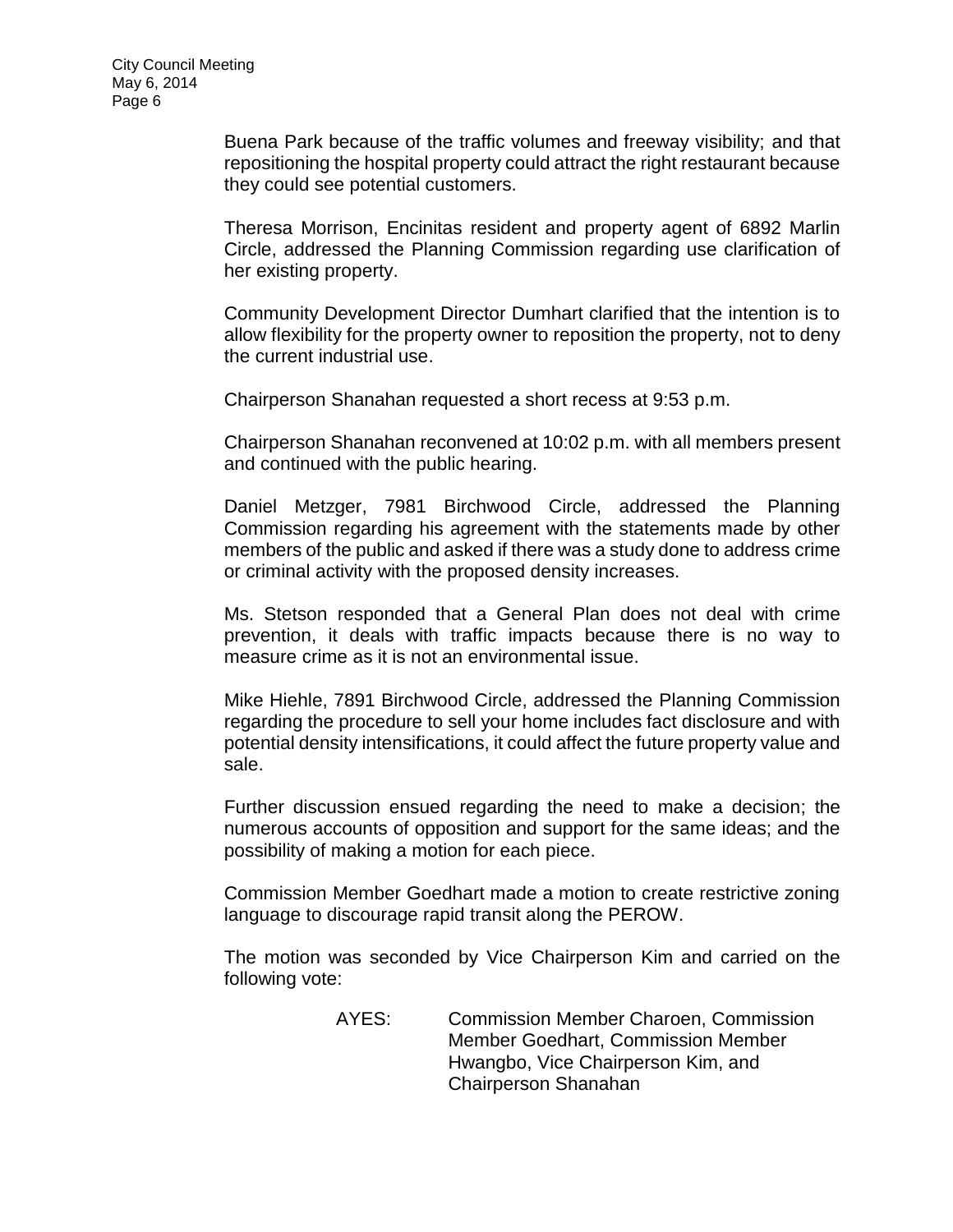### NOES: None

Commission Member Goedhart made a motion to approve the Multi-Family Residential zoning change to the Crescent Avenue and Moody Street vacant parcel.

The motion was seconded by Vice Chairperson Kim and carried on the following vote:

- AYES: Commission Member Charoen, Commission Member Goedhart, Commission Member Hwangbo, Vice Chairperson Kim, and Chairperson Shanahan
- NOES: None

Commission Member Goedhart made a motion to direct staff to not make any changes to the proposed Town Center parcels and to keep the current zoning "as-is". The motion was seconded by Vice Chairperson Kim.

Council Member Hwangbo made a substitute motion to direct Staff to return to the City Council with a redefined commercial zoning design for the proposed Town Center property.

Discussion ensued regarding the existing zoning at the area in question; the process to change zoning designations; the specific commercial zoning on adjacent properties; the possibility of redesigning the FAR on the property; the intent for the substitute motion being that the City wants to attract retail businesses if the Hospital were to move; how to address the properties zoned Town Center to the East of Walker Street; and the complexity of having Staff redefine commercial zoning for that property.

Commission Member Hwangbo withdrew his substitute motion.

Further discussion ensued regarding opposition to making 'no changes' and that any interested party can request a General Plan amendment to change the zoning of the proposed Town Center property.

The original motion by Commission Member Goedhart was carried on the following vote:

> AYES: Commission Member Charoen, Commission Member Goedhart, Vice Chairperson Kim, and Chairperson Shanahan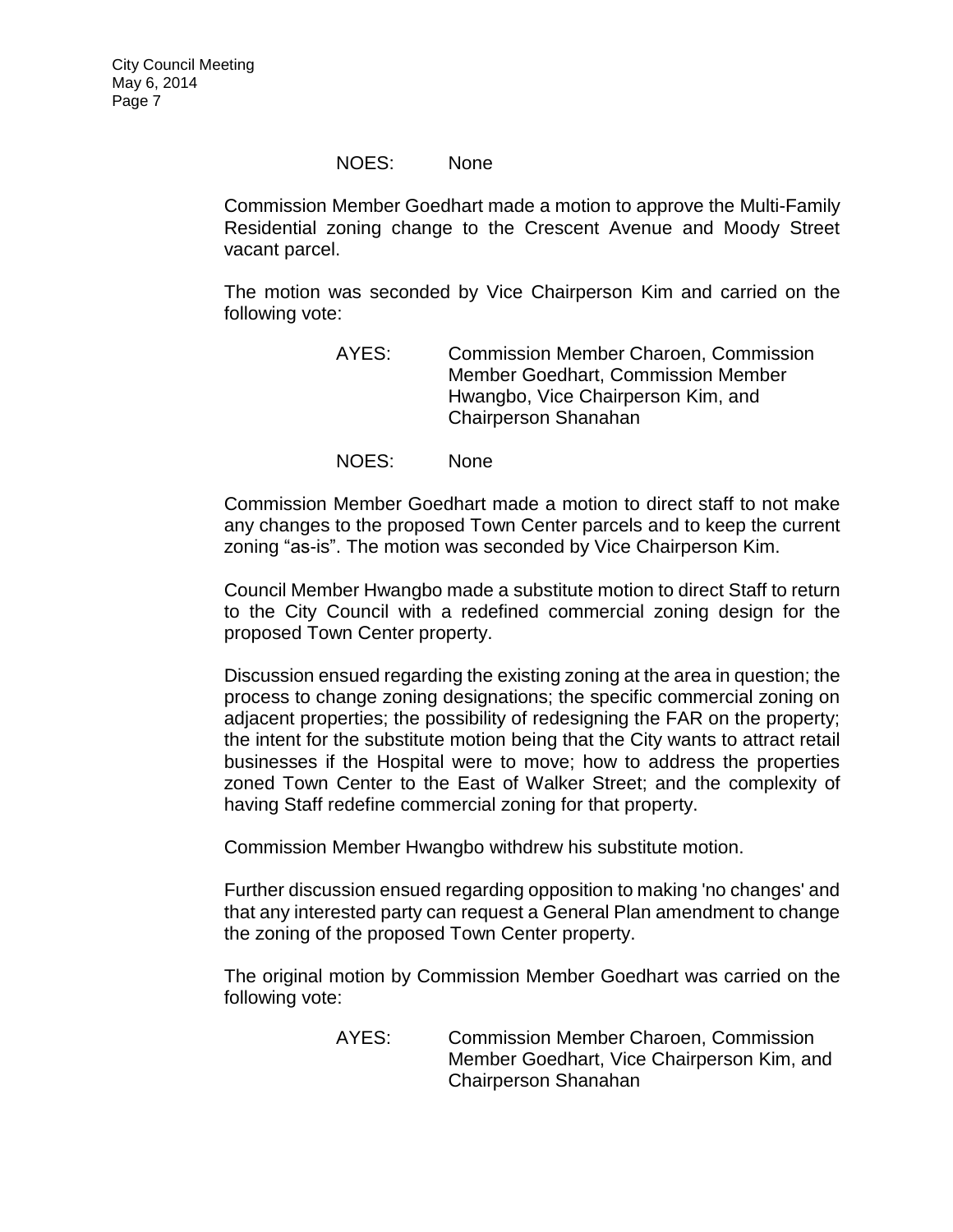## NOES: Commission Member Hwangbo

Commission Member Goedhart made a motion to leave the Brookside Apartments parcel zoned "as-is" and to make no changes to the parcel.

The motion was seconded by Chairperson Shanahan and carried on the following vote:

| AYES: | <b>Commission Member Charoen, Commission</b><br>Member Goedhart, Vice Chairperson Kim, and<br><b>Chairperson Shanahan</b> |
|-------|---------------------------------------------------------------------------------------------------------------------------|
| NOES: | <b>Commission Member Hwangbo</b>                                                                                          |

Commission Member Goedhart made a motion to approve the proposed Freeway Overlay zone as recommended by Staff.

The motion was seconded by Vice Chairperson Kim and carried on the following vote:

> AYES: Commission Member Charoen, Commission Member Goedhart, Commission Member Hwangbo, Vice Chairperson Kim, and Chairperson Shanahan

NOES: None

Commission Member Goedhart made a motion to approve the Centerpointe parcel to expand to a .75 from .60 FAR, allowing a residential component at 27 units per acre. The motion was seconded by Vice Chairperson Kim.

Council Member Hwangbo made a substitute motion to approve Staff's recommendation to 1.5 FAR and 48 units per acre.

The motion was seconded by Mayor Shanahan and carried on the following vote:

| AYES: | <b>Commission Member Charoen, Commission</b><br>Member Hwangbo, and Chairperson Shanahan |
|-------|------------------------------------------------------------------------------------------|
| NOES: | <b>Commission Member Goedhart and Vice</b><br><b>Chairperson Kim</b>                     |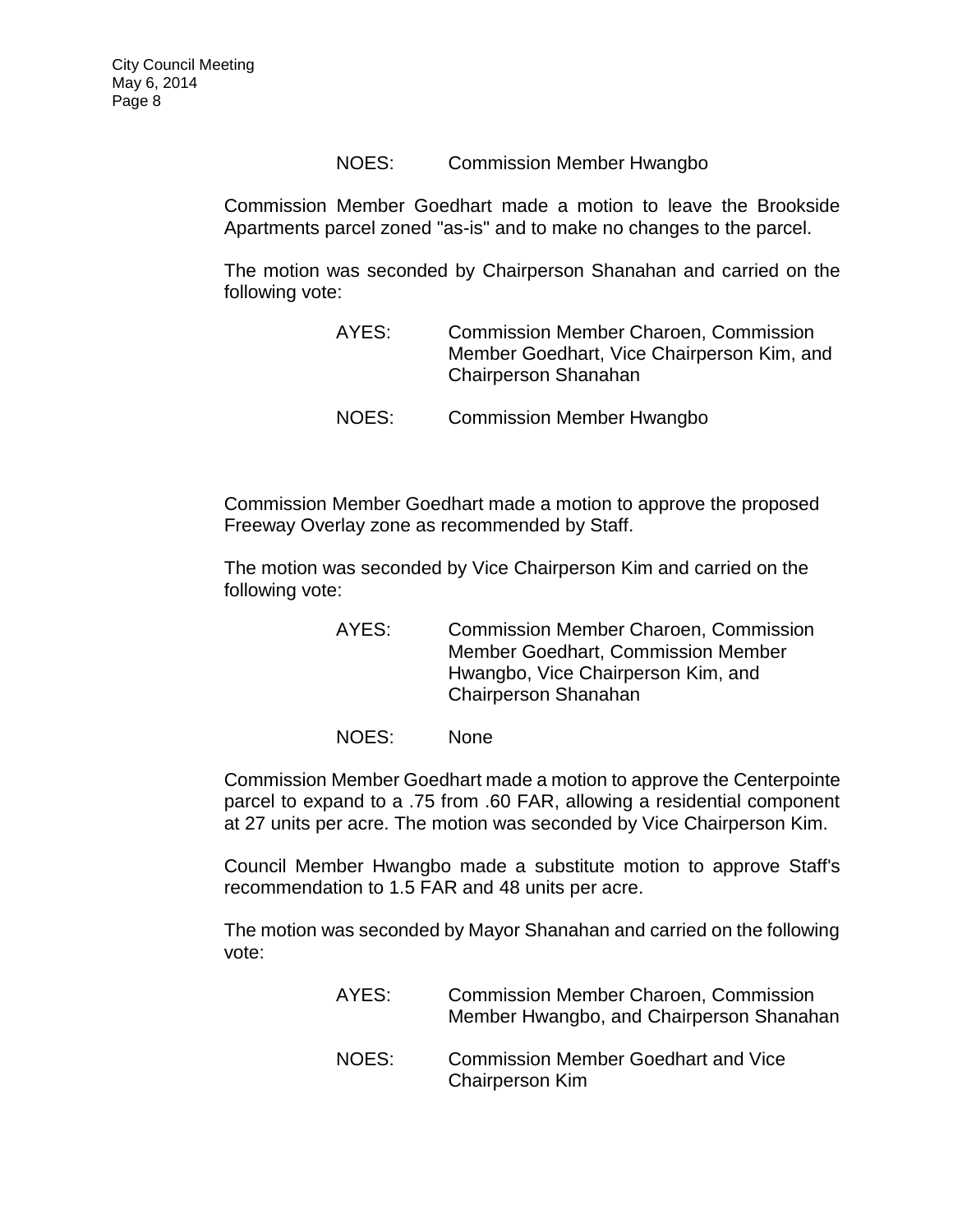City Attorney Kuperberg reported that if it is the Planning Commission's intent to approve the PEROW non-transportation use, the motion as originally given may not be effective because it was technically 'direction to Staff'; however, as a legal matter, the Staff's current recommendation of a "Public-Institutional" zone - which is a non-transportation use - is as restrictive as legally possible and that the Planning Commission should support the Staff recommendation on the PEROW.

Commission Member Goedhart made a motion to reconsider the original vote on the PEROW and approve the Staff recommendation.

The motion was seconded by Commission Member Hwangbo and carried on the following vote:

- AYES: Commission Member Charoen, Commission Member Goedhart, Commission Member Hwangbo, Vice Chairperson Kim, and Chairperson Shanahan
- NOES: None
- f) Adopt Resolution No. PC 2014-02 recommending City Council Certify the DEIR and approve the draft General Plan Update 2014.

City Attorney Kuperberg recommended that the appropriate action would be to make motion to adopt the resolution as recommended by Staff to include the previous motions as discussed.

Commission Member Hwangbo made a motion to adopt Resolution No. PC 2014-02 recommending City Council Certify the DEIR and approve the draft General Plan Update 2014 as recommended by Staff to include the previous Planning Commission's straw votes as noted. The motion was seconded by Commission Member Charoen.

Commission Member Goedhart stated that he will not be supporting the motion because of his opposition to the high densities proposed for Centerpointe as voted on.

The motion carried on the following vote:

| AYES: | <b>Commission Member Charoen, Commission</b><br>Member Hwangbo, and Chairperson Shanahan |
|-------|------------------------------------------------------------------------------------------|
| NOES: | <b>Commission Member Goedhart, and Vice</b><br><b>Chairperson Kim</b>                    |